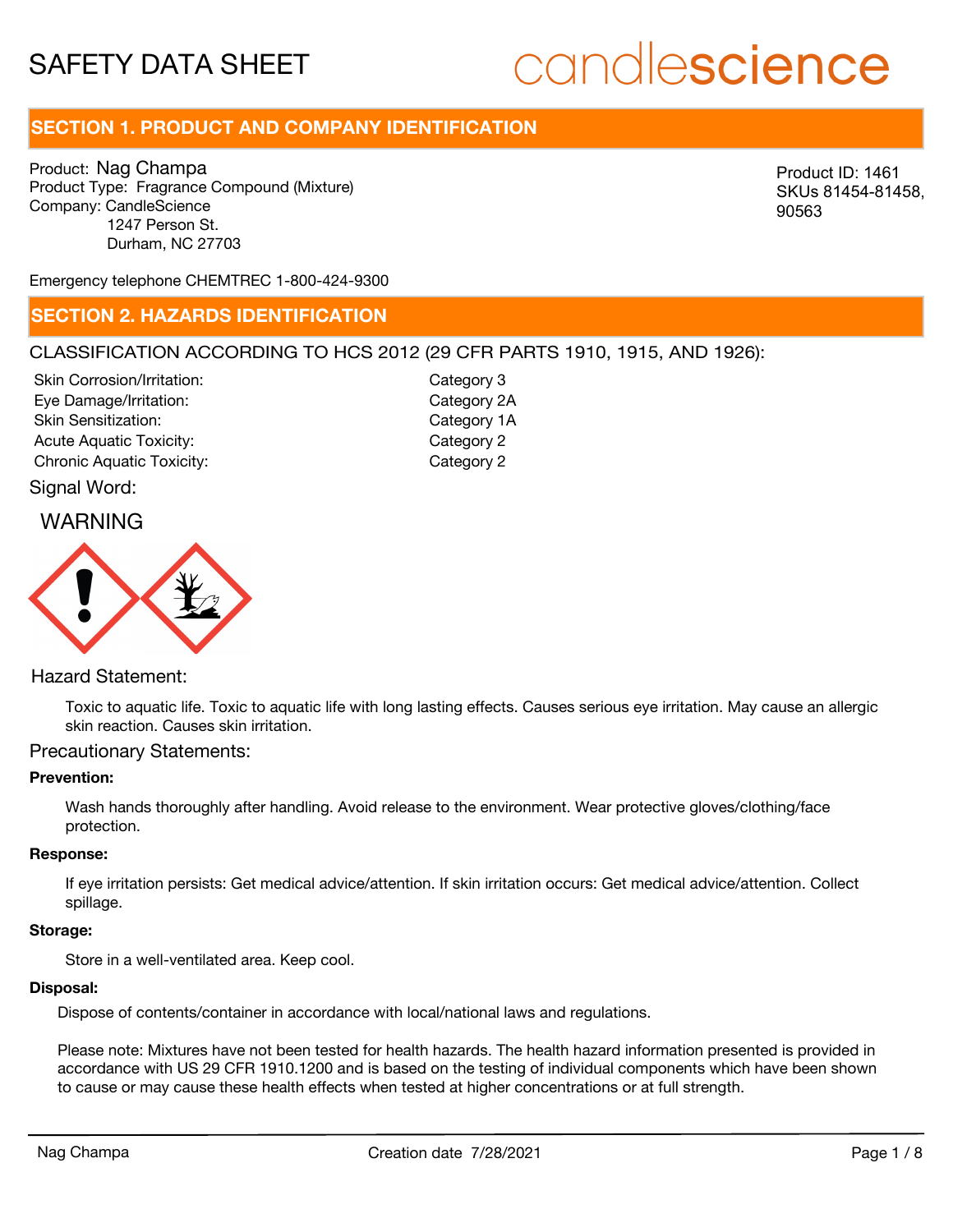# candlescience

## **SECTION 3. COMPOSITION/INFORMATION ON INGREDIENT**

| Hazardous components                          | CAS No.        | Weight %   |
|-----------------------------------------------|----------------|------------|
| Patchouli oil                                 | 8014-09-3      | $1 - 5$    |
| Coumarin                                      | $91 - 64 - 5$  | $1 - 5$    |
| Amyl cinnamic aldehyde                        | 122-40-7       | $1 - 5$    |
| 6-Acetyl-1,1,2,4,4,7-hexamethyltetralin       | 1506-02-1      | $1 - 5$    |
| dl-Citronellol                                | 106-22-9       | $1 - 5$    |
| PELARGONIUM GRAVEOLENS (GERANIUM) OIL         | 8000-46-2      | $1 - 5$    |
| 5-CYCLOHEXADECENONE                           | 37609-25-9     | $\leq 1$   |
| 2-Methyl-3-(p-isopropylphenyl)propionaldehyde | 103-95-7       | $\leq$ 1   |
| 2-tert-Butylcyclohexyl acetate                | $88 - 41 - 5$  | $\leq 1$   |
| Eugenol                                       | $97 - 53 - 0$  | $\leq$ 1   |
| Phenethyl alcohol                             | $60 - 12 - 8$  | $\leq 1$   |
| Anisic aldehyde                               | $123 - 11 - 5$ | $\leq$ 1   |
| Diphenyl ether                                | $101 - 84 - 8$ | $\leq 1$   |
| Cinnamaldehyde                                | 104-55-2       | $\leq 1$   |
| Linalool                                      | 78-70-6        | $\leq 1$   |
| alpha Terpineol                               | $98 - 55 - 5$  | $\leq$ 1   |
| Methyl anthranilate                           | 134-20-3       | $\leq 1$   |
| Citral                                        | 5392-40-5      | $\leq 0.1$ |
| Indole                                        | 120-72-9       | $\leq 0.1$ |

## **SECTION 4. FIRST AID MEASURES**

#### Inhalation:

If inhaled, remove to fresh air. Seek medical attention immediately.

#### Skin contact:

Wash affected areas with soap and water. Seek medical advice if symptoms persist or develop. Remove contaminated clothes.

#### Eye contact:

Flush immediately with cold water for at least 15 minutes. Remove contact lenses. Seek medical advice if symptoms persist or develop.

### Ingestion:

Do not induce vomiting unless advised by poison control or physician. Never give anything by mouth to an unconscious person. Seek medical attention immediately.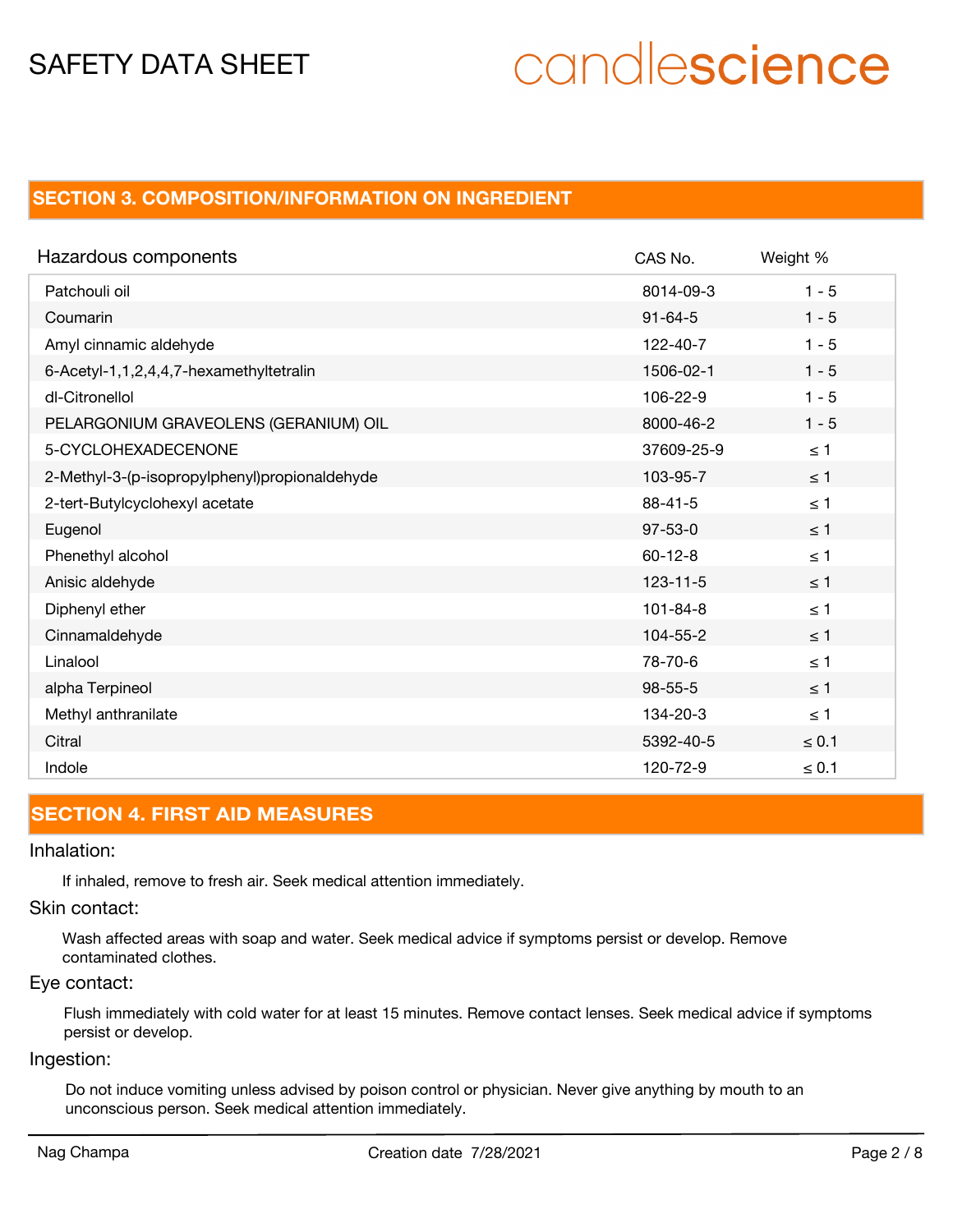# candlescience

#### Most important symptoms:

No additional information available.

Indication of immediate medical attention:

Treat symptomatically.

#### General information:

If medical advice/attention is needed, have this safety data sheet or label at hand and seek medical advice immediately.

## **SECTION 5. FIREFIGHTING MEASURES**

#### Suitable extinguishing media:

Foam, carbon dioxide, or dry chemical.

#### Unsuitable extinguishing media:

Avoid use of water in extinguishing fires.

#### Specific hazards:

During fire, gases hazardous to health may be formed. Do not allow run-off from fire fighting to enter drains or water courses.

#### Special fire fighting procedures:

Wear self-contained breathing apparatus for firefighting. Move containers from fire area if it can be done safely. Use water spray jet to protect personnel and to cool endangered containers.

## **SECTION 6. ACCIDENTAL RELEASE MEASURES**

#### Personal precautions, protective equipment and emergency procedures:

Evacuate personnel to safe areas. Remove all sources of ignition. Ensure adequate ventilation. Keep people away from and upwind of spill/leak. Wear appropriate protective equipment and clothing during clean-up.

#### Environmental precautions:

Do not allow to enter into soil/subsoil. Do not allow to enter into surface water or drains. Dispose of in accordance with local regulations. Local authorities should be advised if significant spillage cannot be contained.

#### Methods and materials for containment and cleaning up:

Soak up with inert absorbent material (e.g. sand, silica gel, vermiculite). Keep in suitable and closed containers for disposal. Clean contaminated floors and objects thoroughly while observing environmental regulations.

## **SECTION 7. HANDLING AND STORAGE**

#### Precautions for safe handling:

Avoid contact with skin and eyes. Avoid prolonged inhalation of vapors. Wash hands and other exposed areas with mild soap and water before eating, drinking or smoking and when leaving work. Handle in accordance with good industrial hygiene and safety practices.

#### Conditions for safe storage, including any incompatibilities:

Store in tightly closed and upright container in a cool, dry, ventilated area. Store away from light, heat, and sources of ianition.

## **SECTION 8. EXPOSURE CONTROLS/PERSONAL PROTECTION**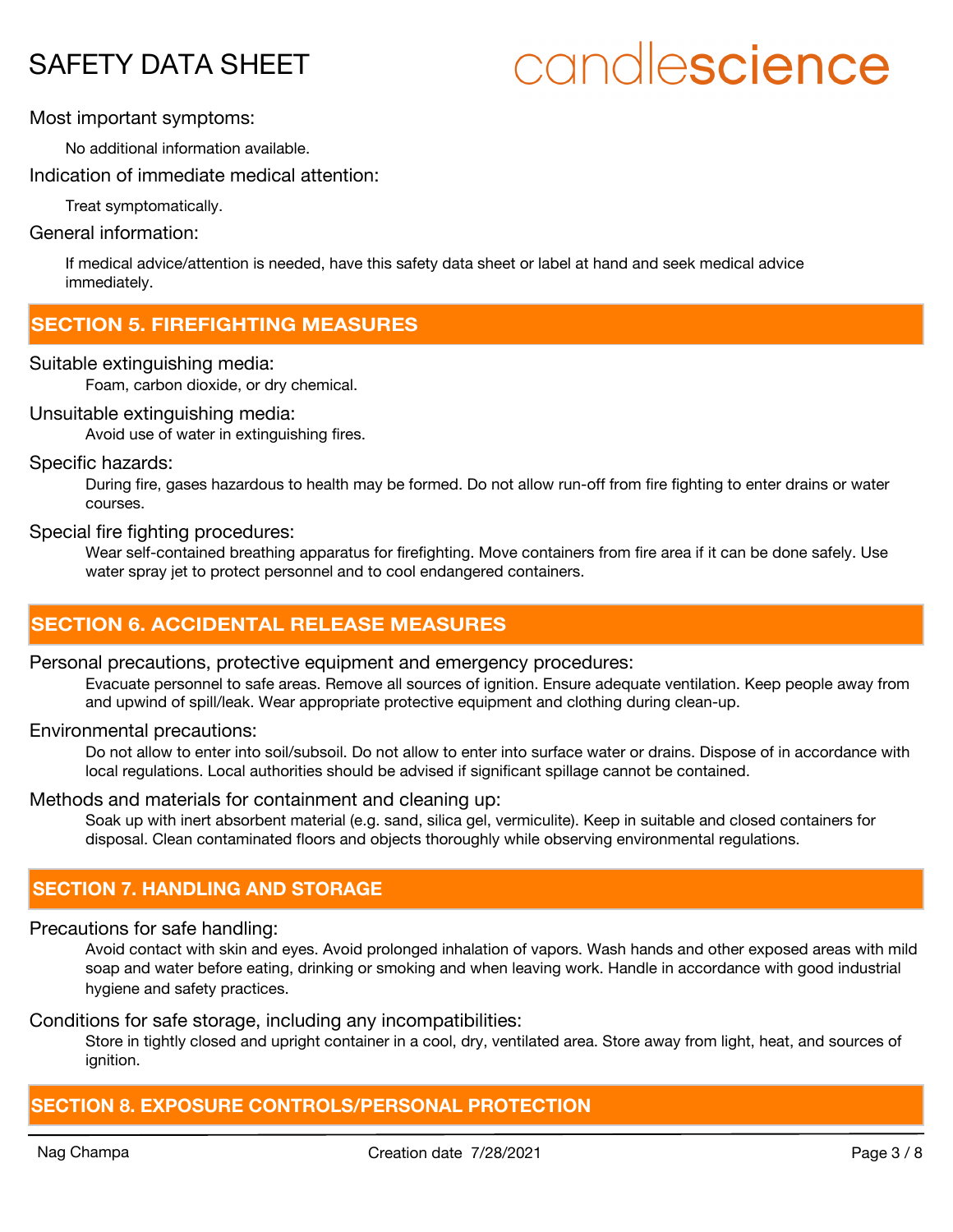# candlescience

#### Exposure Guidelines:

| ACGIH: Diphenyl ether (CAS 101-84-8) STEL 2ppm (14 mg/m <sup>3</sup> )                                 |
|--------------------------------------------------------------------------------------------------------|
| ACGIH: Diphenyl ether (CAS 101-84-8) TWA 1ppm (7 mg/m <sup>3</sup> )                                   |
| NIOSH IDLH: Diphenyl ether (CAS 101-84-8) 100 ppm                                                      |
| NIOSH REL: Diphenyl ether (CAS 101-84-8) TWA 1ppm (7 mg/m <sup>3</sup> )                               |
| NIOSH: Pocket Guide to Chemical Hazards: Diphenyl ether (CAS 101-84-8) TWA 1ppm (7 mg/m <sup>3</sup> ) |
| OSHA PEL: Diphenyl ether (CAS 101-84-8) TWA 1ppm (7 mg/m <sup>3</sup> )                                |
| ACGIH: dl-Citronellol (CAS 106-22-9) TWA 5 ppm                                                         |
|                                                                                                        |

ACGIH: Citral (CAS 5392-40-5) TWA 5 ppm

#### Appropriate Engineering Controls:

#### **Ventilation:**

Use engineering controls to maintain airborne levels below exposure limit requirements or guidelines. If there are no applicable exposure limit requirements or guidelines, use only with adequate ventilation. Local exhaust ventilation may be necessary for some operations.

#### Personal Protective Equipment:

#### **Eye protection:**

Ensure that eyewash stations and safety showers are close to the workstation location. Chemical resistant goggles must be worn.

#### **Hand protection:**

Wear chemical resistant gloves suitable for this material as determined by a hazard assessment. Gloves should be discarded and replaced if there is any indication of degradation or chemical breakthrough.

#### **Skin and body protection:**

Wear protective clothing suitable for this material as determined by a hazard assessment.

#### **Respiratory protection:**

Respiratory protection should be worn when workplace exposures exceed exposure limit requirements or guidelines. If there are no applicable exposure limits or guidelines, use an approved respirator where there is a potential for adverse effects, including but not limited to respiratory irritation or odor, where indicated or required by the exposure assessment. Selection of air-purifying or positive-pressure supplied air will depend on the results of the exposure assessment which includes an evaluation of the specific operations and the actual or potential airborne concentrations. The type of cartridge or filter to be used must be selected and approved for the chemical, class, or classes of chemicals likely to be encountered in the workplace. For emergency conditions, use an approved positive-pressure self-contained breathing apparatus.

#### **General hygiene considerations:**

Handle in accordance with good industrial hygiene and safety practice. Remove contaminated clothing and protective equipment before entering eating areas. Wash hands before breaks and immediately after handling the product.

## **SECTION 9. PHYSICAL AND CHEMICAL PROPERTIES**

| Odor:       | Characteristic |
|-------------|----------------|
| Color:      | Amber          |
| Appearance: | Liquid         |
|             |                |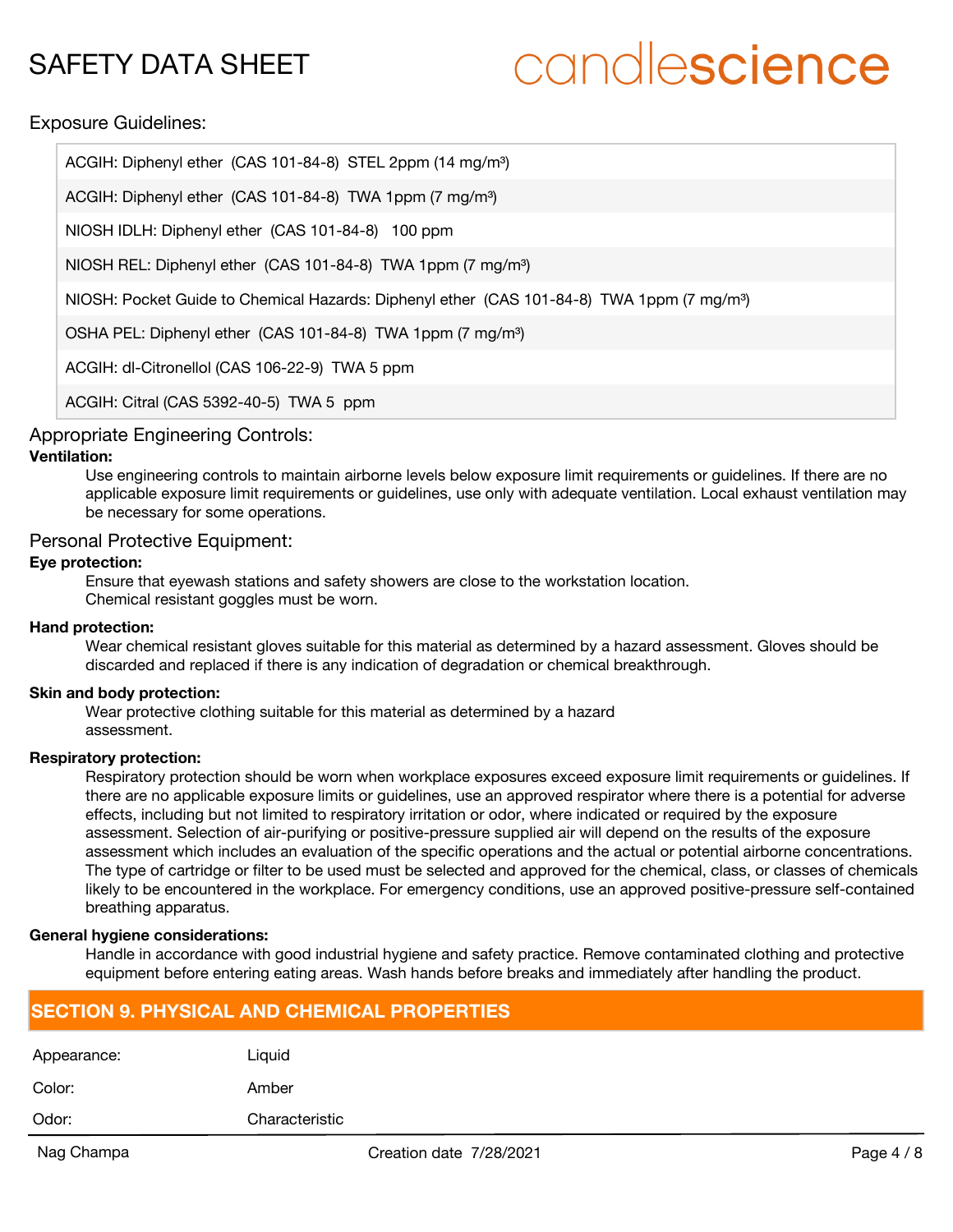| Odor threshold:                               | N/A         |     |           |
|-----------------------------------------------|-------------|-----|-----------|
| pH:                                           | N/A         |     |           |
| Melting point:                                | N/A         |     |           |
| Boiling point:                                | N/A         |     |           |
| Flashpoint:                                   | 100 °C      | 212 | $\circ$ F |
| Evaporation Rate (Butyl Acetate $= 1$ ):      |             |     |           |
| Flammability (solid, gas):                    |             |     |           |
| Upper lower flammability or explosive limits: |             |     |           |
| Vapor density (Air=1):                        | >1          |     |           |
| Vapor pressure:                               | 0.005 mm Hg |     |           |
| Specific gravity (H2O=1):                     | 0.957       |     |           |
| Solubility in water:                          | N/A         |     |           |
| Solubility in other solvents:                 | N/A         |     |           |
| Partition coefficient: n-octanol/water:       | N/A         |     |           |
| Auto-ignition temperature:                    | N/A         |     |           |
| Decomposition temperature:                    | N/A         |     |           |
| Kinematic viscosity:                          | N/A         |     |           |
| Dynamic viscosity:                            | N/A         |     |           |
| Explosive properties:                         | N/A         |     |           |
| Oxidizing properties:                         | N/A         |     |           |
| Refractive index:                             | N/A         |     |           |

# **SECTION 10. STABILITY AND REACTIVITY**

#### **Chemical stability:**

The product is stable and non-reactive under normal conditions of use, storage and transport.

#### **Possibility of hazardous reactions:**

Material is stable under normal conditions.

#### **Conditions to avoid:**

Heat, flames and sparks. Temperature extremes and direct sunlight.

#### **Incompatible materials:**

Strong oxidizing agents. Strong acids. Strong Bases.

### **Hazardous decomposition products:**

No hazardous decomposition products are known.

## **SECTION 11. TOXICOLOGICAL INFORMATION**

# candlescience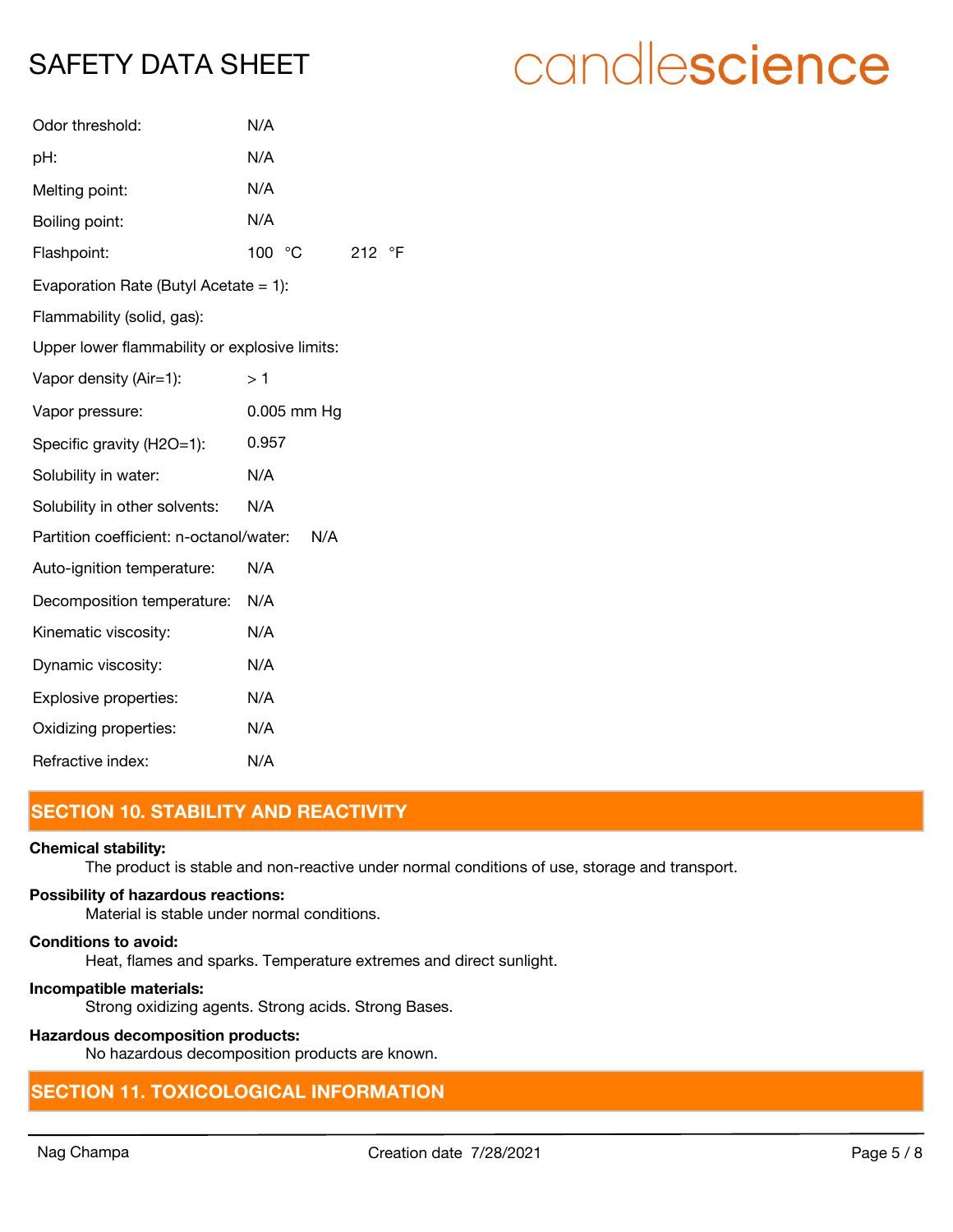#### **Acute oral toxicity:**

N/A

**Acute dermal toxicity:**

N/A

#### **Acute inhalation toxicity:**

N/A

#### **Skin corrosion/irritation:**

Causes mild skin irritation

#### **Serious eye damage/eye irritation:**

Causes serious eye irritation

#### **Respiratory or skin sensitization:**

May cause an allergic skin reaction

**Mutagenicity:**

N/A

#### **Reproductive toxicity:**

N/A

#### **Carcinogenicity:**

N/A

Please note: Mixtures have not been tested for health hazards. The health hazard information presented is provided in accordance with US 29 CFR 1910.1200 and is based on the testing of individual components which have been shown to cause or may cause these health effects when tested at higher concentrations or at full strength.

## **SECTION 12. ECOLOGICAL INFORMATION**

#### **Ecotoxicity:**

Toxic to aquatic life with long lasting effects

### **Persistence and Degradability:**

N/A

#### **Bioaccumulation:**

N/A

#### **Other Adverse Effects:**

N/A

# **SECTION 13. DISPOSAL CONSIDERATIONS**

### **Disposal instructions:**

Collect and reclaim or dispose in sealed containers at licensed waste disposal site. Do not allow this material to drain

# candlescience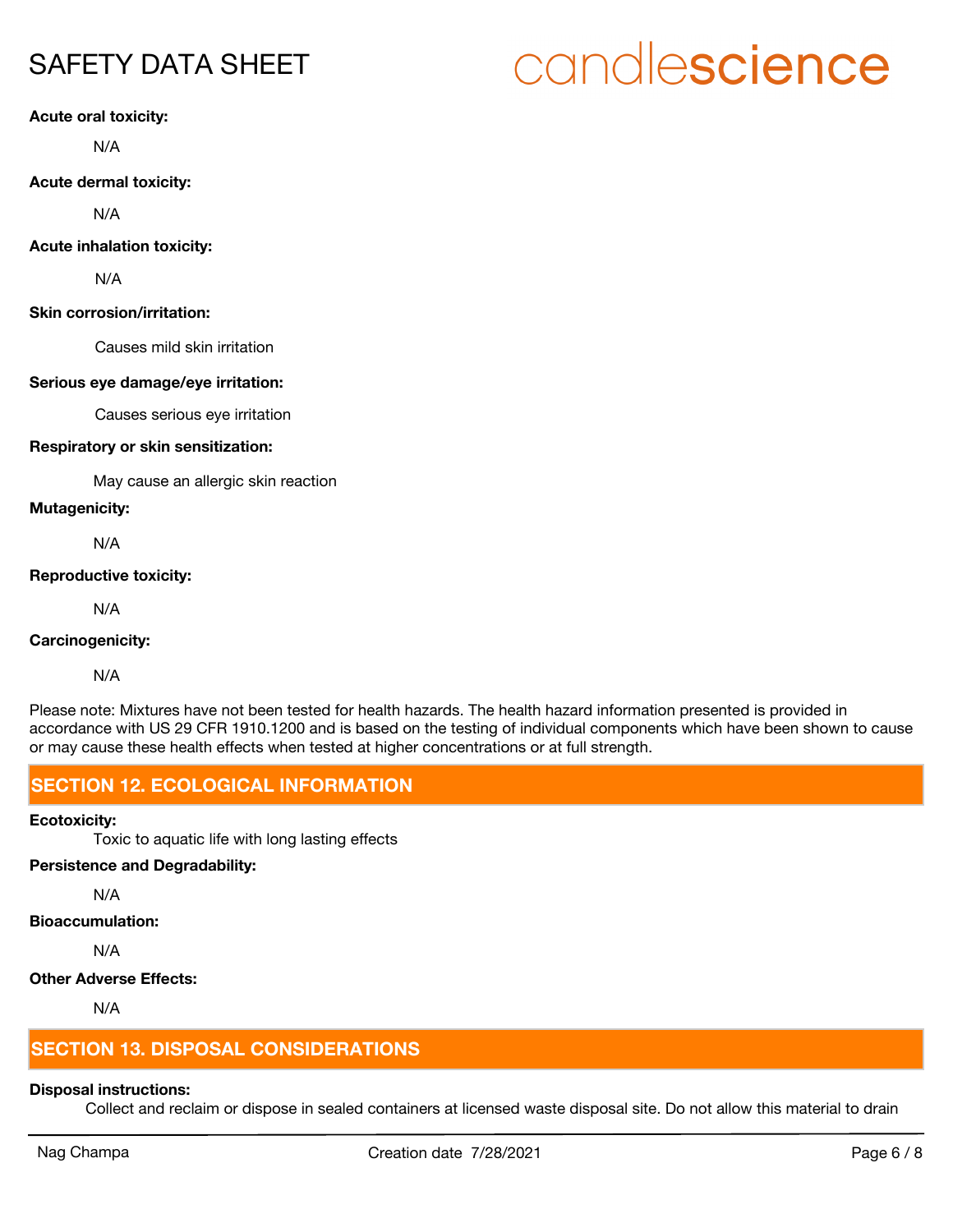# candlescience

into sewers/water supplies. Do not contaminate ponds, waterways or ditches with chemical or used container. Dispose of contents/container in accordance with local/regional/national/international regulations.

#### **Local disposal regulations:**

Dispose in accordance with all applicable regulations.

#### **Hazardous waste code:**

The waste code should be assigned in discussion between the user, the producer and the waste disposal company.

#### **Waste from residues/unused products:**

Dispose of in accordance with local regulations. Empty containers or liners may retain some product residues. This material and its container must be disposed of in a safe manner.

#### **Contaminated packaging:**

Since emptied containers may retain product residue, follow label warnings even after container is emptied. Empty containers should be taken to an approved waste handling site for recycling or disposal.

| <b>SECTION 14. TRANSPORT INFORMATION</b> |                                                                                 |  |  |
|------------------------------------------|---------------------------------------------------------------------------------|--|--|
| <b>IATA UN Number:</b>                   | <b>UN 3082</b>                                                                  |  |  |
| <b>IATA UN Proper Shipping Name:</b>     | Environmentally hazardous substance, liquid, n.o.s (Methyl beta-naphthyl ether) |  |  |
| <b>IATA Transport Hazard Class:</b>      | 9                                                                               |  |  |
| <b>IATA Packing group:</b>               | $\mathbf{III}$                                                                  |  |  |
| <b>IATA Environmental Hazards:</b>       | N/A                                                                             |  |  |
| <b>IATA ERG Codes:</b>                   | N/A                                                                             |  |  |
| <b>IATA Special Precautions:</b>         | N/A                                                                             |  |  |
| <b>IATA Other Information:</b>           | N/A                                                                             |  |  |
| <b>IMDG UN Number:</b>                   | <b>UN 3082</b>                                                                  |  |  |
| <b>IMDG UN Proper Shipping Name:</b>     | Environmentally hazardous substance, liquid, n.o.s (Methyl beta-naphthyl ether) |  |  |
| <b>IMDG Transport Hazard Class:</b>      | 9                                                                               |  |  |
| <b>IMDG Packing Group:</b>               | III                                                                             |  |  |
| <b>IMDG Environmental Hazards:</b>       | N/A                                                                             |  |  |
| <b>IMDG EMS:</b>                         | N/A                                                                             |  |  |
| <b>IMDG Special Precautions:</b>         | N/A                                                                             |  |  |
| <b>IMDG Transport in Bulk:</b>           | N/A                                                                             |  |  |

## **SECTION 15. REGULATORY INFORMATION**

#### **TSCA:**

All components of this product are listed or excluded from listing on the TSCA inventory.

### **SECTION 16. OTHER INFORMATION**